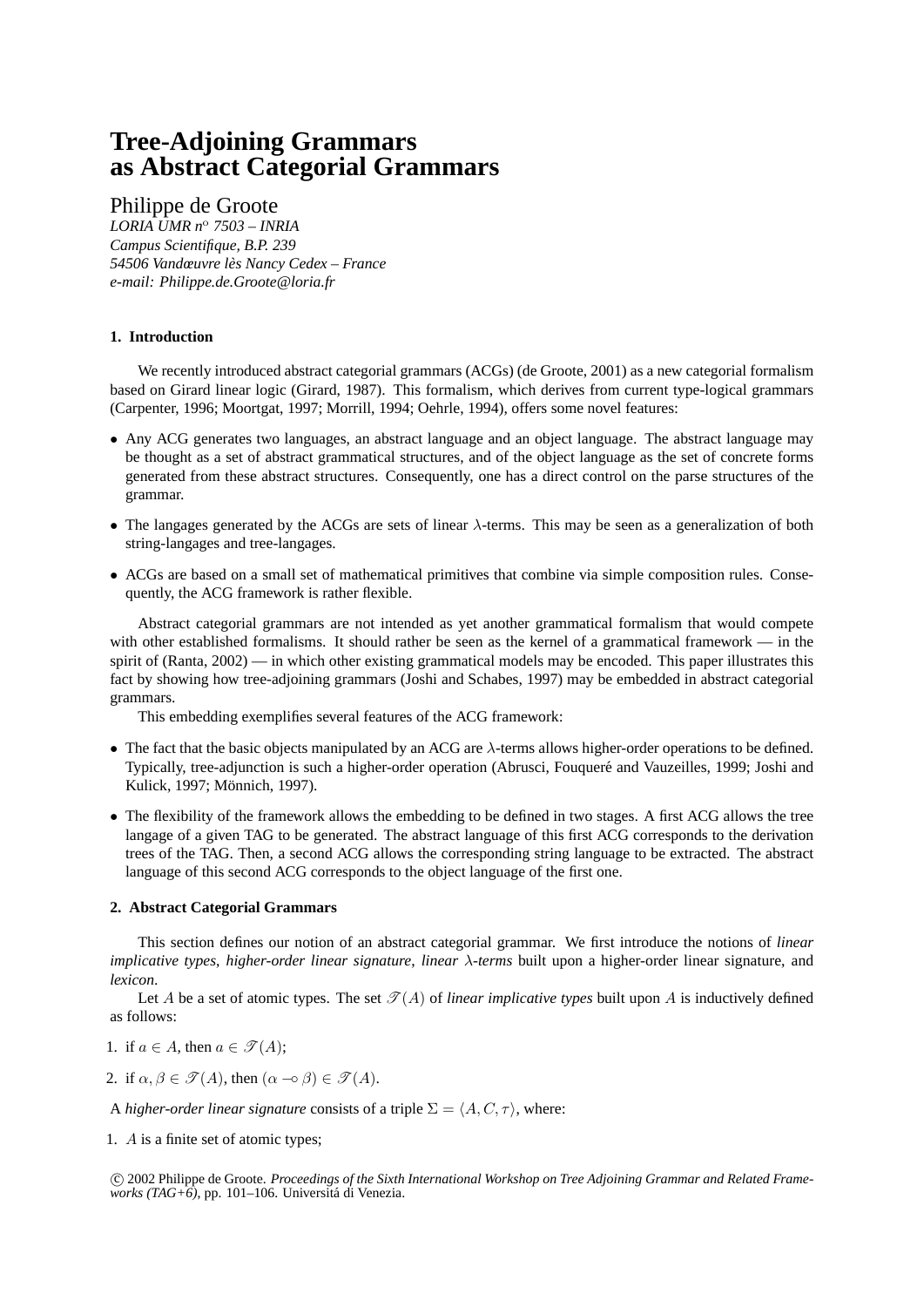2. C is a finite set of constants;

3.  $\tau : C \to \mathcal{I}(A)$  is a function that assigns to each constant in C a linear implicative type in  $\mathcal{I}(A)$ .

Let X be a infinite countable set of  $\lambda$ -variables. The set  $\Lambda(\Sigma)$  of *linear*  $\lambda$ -terms built upon a higher-order linear signature  $\Sigma = \langle A, C, \tau \rangle$  is inductively defined as follows:

1. if  $c \in C$ , then  $c \in \Lambda(\Sigma)$ ;

2. if  $x \in X$ , then  $x \in \Lambda(\Sigma)$ ;

3. if  $x \in X$ ,  $t \in \Lambda(\Sigma)$ , and x occurs free in t exactly once, then  $(\lambda x. t) \in \Lambda(\Sigma)$ ;

4. if  $t, u \in \Lambda(\Sigma)$ , and the sets of free variables of t and u are disjoint, then  $(t u) \in \Lambda(\Sigma)$ .

 $Λ(Σ)$  is provided with the usual notion of capture avoiding substitution,  $α$ -conversion, and  $β$ -reduction (Barendregt, 1984).

Given a higher-order linear signature  $\Sigma = \langle A, C, \tau \rangle$ , each linear  $\lambda$ -term in  $\Lambda(\Sigma)$  may be assigned a linear implicative type in  $\mathcal{T}(A)$ . This type assignment obeys an inference system whose judgements are sequents of the following form:

$$
\Gamma \vdash_{\Sigma} t : \alpha
$$

where:

1. Γ is a finite set of  $\lambda$ -variable typing declarations of the form 'x:  $\beta'$ ' (with  $x \in X$  and  $\beta \in \mathcal{T}(A)$ ), such that any λ-variable is declared at most once;

2.  $t \in \Lambda(\Sigma)$ ;

3.  $\alpha \in \mathscr{T}(A)$ .

The axioms and inference rules are the following:

$$
\vdash_{\Sigma} c : \tau(c) \quad \text{(cons)}
$$

$$
x:\alpha\,\vdash_\Sigma\, x:\alpha\quad (\text{var})
$$

$$
\frac{\Gamma, x : \alpha \vdash_{\Sigma} t : \beta}{\Gamma \vdash_{\Sigma} (\lambda x. t) : (\alpha \negthinspace \negthinspace \negthinspace \negthinspace \alpha \beta)} \quad \text{(abs)}
$$
\n
$$
\frac{\Gamma \vdash_{\Sigma} t : (\alpha \negthinspace \negthinspace \negthinspace \alpha \beta) \quad \Delta \vdash_{\Sigma} u : \alpha}{\Gamma, \Delta \vdash_{\Sigma} (t u) : \beta} \quad \text{(app)}
$$

Given two higher-order linear signatures  $\Sigma_1 = \langle A_1, C_1, \tau_1 \rangle$  and  $\Sigma_2 = \langle A_2, C_2, \tau_2 \rangle$ , a lexicon  $\mathscr{L} : \Sigma_1 \to \Sigma_2$ is a realization of  $\Sigma_1$  into  $\Sigma_2$ , i.e., an interpretation of the atomic types of  $\Sigma_1$  as types built upon  $A_2$  together with an interpretation of the constants of  $\Sigma_1$  as linear  $\lambda$ -terms built upon  $\Sigma_2$ . These two interpretations must be such that their homomorphic extensions commute with the typing relations. More formally, a *lexicon*  $\mathscr L$  from  $\Sigma_1$  to  $\Sigma_2$ is defined to be a pair  $\mathscr{L} = \langle F, G \rangle$  such that:

- 1.  $F: A_1 \to \mathcal{T}(A_2)$  is a function that interprets the atomic types of  $\Sigma_1$  as linear implicative types built upon  $A_2$ ;
- 2.  $G: C_1 \to \Lambda(\Sigma_2)$  is a function that interprets the constants of  $\Sigma_1$  as linear  $\lambda$ -terms built upon  $\Sigma_2$ ;
- 3. the interpretation functions are compatible with the typing relation, *i.e.*, for any  $c \in C_1$ , the following typing judgement is derivable:

$$
\vdash_{\Sigma_2} G(c): \hat{F}(\tau_1(c)),
$$

where  $\hat{F}$  is the unique homomorphic extension of F.

We are now in a position of defining the notion of abstract categorial grammar. An *abstract categorial grammar* is a quadruple  $\mathscr{G} = \langle \Sigma_1, \Sigma_2, \mathscr{L}, s \rangle$  where: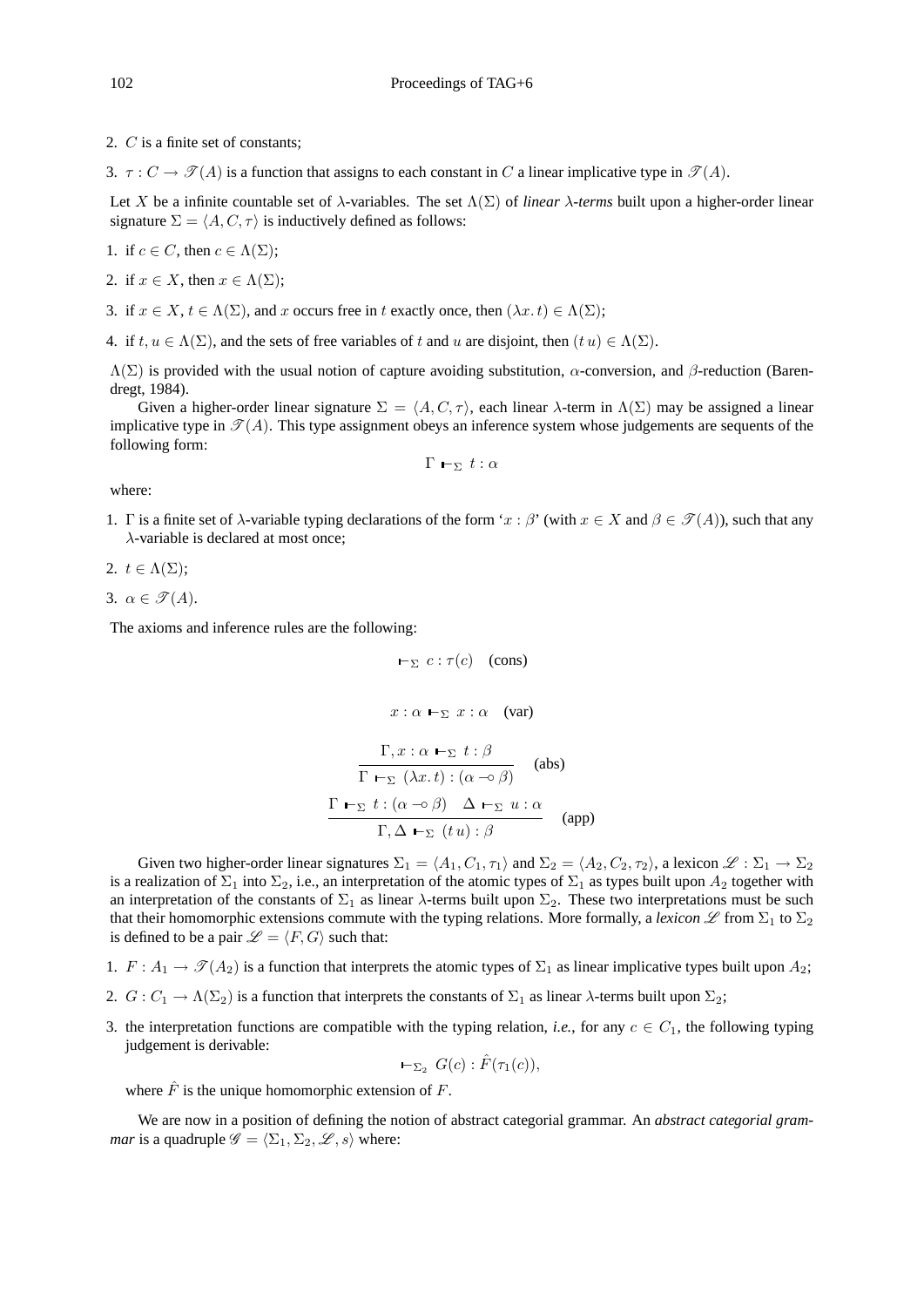- 1. Σ<sup>1</sup> and Σ<sup>2</sup> are two higher-order linear signatures; they are called the *abstract vovabulary* and the *object vovabulary*, respectively ;
- 2.  $\mathcal{L} : \Sigma_1 \to \Sigma_2$  is a lexicon from the abstract vovabulary to the object vovabulary;
- 3. s is an atomic type of the abstract vocabulary; it is called the *distinguished type* of the grammar.

The *abstract language* generated by  $\mathscr{G}(\mathcal{A}(\mathscr{G}))$  is defined as follows:

 $\mathcal{A}(\mathscr{G}) = \{ t \in \Lambda(\Sigma_1) \mid \mathbf{I}_{\Sigma_1} t : s \text{ is derivable} \}$ 

In words, the abstract language generated by  $\mathscr G$  is the set of closed linear  $\lambda$ -terms, built upon the abstract vocabulary  $\Sigma_1$ , whose type is the distinguished type s. On the other hand, the *object language* generated by  $\mathscr{G}(\mathcal{O}(\mathscr{G}))$  is defined to be the image of the abstract language by the term homomorphism induced by the lexicon  $\mathcal{L}$ :

$$
\mathcal{O}(\mathscr{G}) = \{ t \in \Lambda(\Sigma_2) \, | \, \exists u \in \mathcal{A}(\mathscr{G}). \ t = \mathscr{L}(u) \}
$$

## **3. Representing Tree-Adjoining Grammars**

In this section, we explain how to construct an abstract categorial grammar that generates the same tree langage as a given tree-adjoining grammar.

Let  $G = \langle \Sigma, N, I, A, S \rangle$  be a tree-adjoining grammar, where  $\Sigma, N, I, A$ , and S are the set of terminal symbols, the set of non-terminal symbols, the set of initial trees, the set of auxiliary tree, and the distinguished non-terminal symbol, respectively. We associate to G an ACG  $\mathscr{G}^G = \langle \Sigma_1^G, \Sigma_2^G, \mathscr{L}^G, s^G \rangle$  as follows.

The set of atomic types of  $\Sigma_1^G$  is made of two copies of the set of non-terminal symbols. Given  $\alpha \in N$ , we write  $\alpha_S$  and  $\alpha_A$  for the two corresponding atomic types. Then, we associate a constant

$$
c_T : \gamma_{1_A} \multimap \dots \gamma_{m_A} \multimap \beta_{1_S} \multimap \dots \beta_{n_S} \multimap \alpha_S
$$

to each initial tree T whose root node is labelled by  $\alpha$ , whose substitution nodes are labeled by  $\beta_1, \ldots, \beta_n$ , and whose interior nodes are labeled by  $\gamma_1, \ldots, \gamma_m$ . Similarly, we associate a constant

$$
c_{T'} : \gamma_{1A} \circ \cdots \gamma_{mA} \circ \beta_{1S} \circ \cdots \beta_{nS} \circ \alpha_A \circ \alpha_A
$$

to each auxiliary tree  $T'$  whose root node is labelled by  $\alpha$ , whose substitution nodes are labeled by  $\beta_1,\ldots,\beta_n$ , and whose interior nodes are labeled by  $\gamma_1, \ldots, \gamma_m$ . Finally, we also associate to each non-terminal symnbol  $\alpha \in N$ , a constant  $I_{\alpha}$  of type  $\alpha_A$ . This concludes the specification of the abstract vocabulary.

The object vocabulary  $\Sigma_2^G$  allows labelled trees to be represented. Its set of atomic types contains only one element : τ (for *tree*). Then, its set of constants consists in:

- 1. constants of type  $\tau$  corresponding to the terminal symbols of  $G$ ;
- 2. for each non-terminal symbol  $\alpha$ , constants

$$
\alpha_i : \underbrace{\tau \multimap \dots \tau}_{i \text{ times}} \multimap \tau
$$

for  $1 \leq i \leq k$ , where k is the maximal branching of the interior nodes labelled with  $\alpha$  that occur in the initial and auxiliary trees of G.

Clearly, the terms of type  $\tau$  that can be built by means of the above set of constants correspond to trees whose frontier nodes are terminal symbols and whose interior nodes are labelled with non-terminal symbols.

It remains to define the lexicon  $\mathscr{L}^G$ . The rough idea is to represent the initial trees as trees (i.e., terms of type  $\tau$ ) and the auxiliary trees as functions over trees (i.e., terms of type  $\tau \to \tau$ ). Consequently, for each  $\alpha \in N$ , we let  $\mathscr{L}^G(\alpha_S) = \tau$  and  $\mathscr{L}^G(\alpha_A) = \tau \to \tau$ . Accordingly, the susbstitution nodes will be represented as first-order  $\lambda$ variables of type  $\tau$ , and the adjunction nodes as second-order  $\lambda$ -variables of type  $\tau \rightarrow \tau$ . The object representation of the elementary trees is then straightforward. Consider, for instance, the following initial tree and auxiliary tree: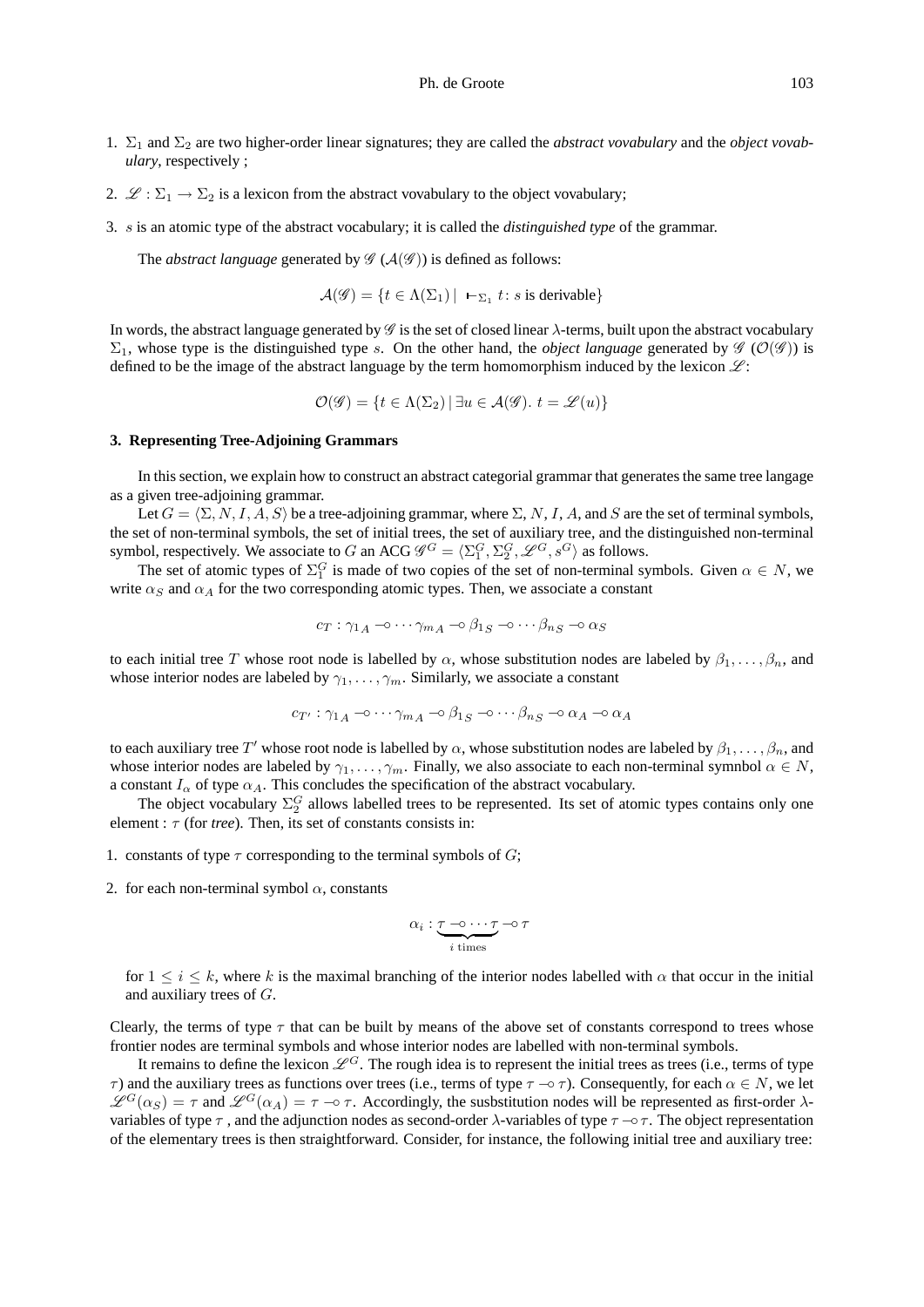

According to our construction, the two abstract constants corresponding to these trees have the following types:

 $C_{\text{loved}}$ :  $S_A \rightarrow VP_A \rightarrow VP_A \rightarrow NP_S \rightarrow NP_S \rightarrow S_S$  and  $C_{\text{has}}$ :  $VP_A \rightarrow VP_A \rightarrow VP_A \rightarrow VP_A$ 

Then, the realization of these two constants is as follows:

$$
\begin{array}{rcl}\mathscr{L}^G(C_{\text{loved}}) &=& \lambda F. \, \lambda G. \, \lambda H. \, \lambda x. \, \lambda y. \, F\left(\text{S}_2\, x\left(G\left(\text{VP}_2\left(H\left(\text{V}_1\, \text{loved}\right)\right) y\right)\right)\right) \\
\mathscr{L}^G(C_{\text{has}}) &=& \lambda F. \, \lambda G. \, \lambda H. \, \lambda x. \, F\left(\text{VP}_2\left(G\left(\text{V}_1\, \text{has}\right)\right)\left(H\, x\right)\right)\n\end{array}
$$

In order to derive actual trees, the second-order variables should eventually disappear. The abstract constants  $I_{\alpha}$ have been introduced to this end. Consequently they are realized by the identity function, i.e.,  $\mathscr{L}^G(I_\alpha) = \lambda x. x.$ 

Finally, the distinguished type of  $\mathscr{G}^G$  is defined to be  $S_S$ . This completes the definition of the ACG  $\mathscr{G}^G$ associated to a TAG G. Then, the following proposition may be easily established.

PROPOSITION *Let* G *be a TAG. The tree-language generated by* G *is isomorphic to the object language of the*  $ACG$  *G<sup>G</sup>* associated to G.

#### **4. Example**

Consider the TAG with the following initial tree and auxiliary tree:



It generates a non context-free language whose intersection with the regular language  $a^*b^*c d^*e^*$  is  $a^nb^nc d^ne^n$ . According to the construction of Section 3, this TAG may be represented by the ACG,  $\mathscr{G} = \langle \Sigma_1, \Sigma_2, \mathscr{L}, S \rangle$ , where:

$$
\Sigma_1 = \langle \{S_S, S_A\}, \{c_i, c_a, I\}, \\ \{c_i \mapsto (S_A \multimap S_S), \\ c_a \mapsto (S_A \multimap (S_A \multimap (S_A \multimap S_A))), \\ I \mapsto S_A \} \rangle
$$

$$
\Sigma_2 = \langle \{ \tau \}, \{ \mathbf{a}, \mathbf{b}, \mathbf{c}, \mathbf{d}, \mathbf{e}, S_1, S_3 \}, \newline \{ \mathbf{a}, \mathbf{b}, \mathbf{c}, \mathbf{d}, \mathbf{e} \mapsto \tau, \newline S_1 \mapsto (\tau \neg \circ \tau), \newline S_3 \mapsto (\tau \neg \circ (\tau \neg \circ (\tau \neg \circ \tau)))) \} \rangle
$$

$$
\mathcal{L} = \langle \{S_S \mapsto \tau, \nS_A \mapsto (\tau \to \tau)\}, \n\{c_i \mapsto \lambda f. \ f(S_1 \mathbf{c}), \n\quad_c_a \mapsto \lambda f. \lambda g. \lambda h. \lambda x. \ f(S_3 \mathbf{a} (g (S_3 \mathbf{b} (h x) \mathbf{d})) \mathbf{e}), \nI \mapsto \lambda x. x \}\rangle
$$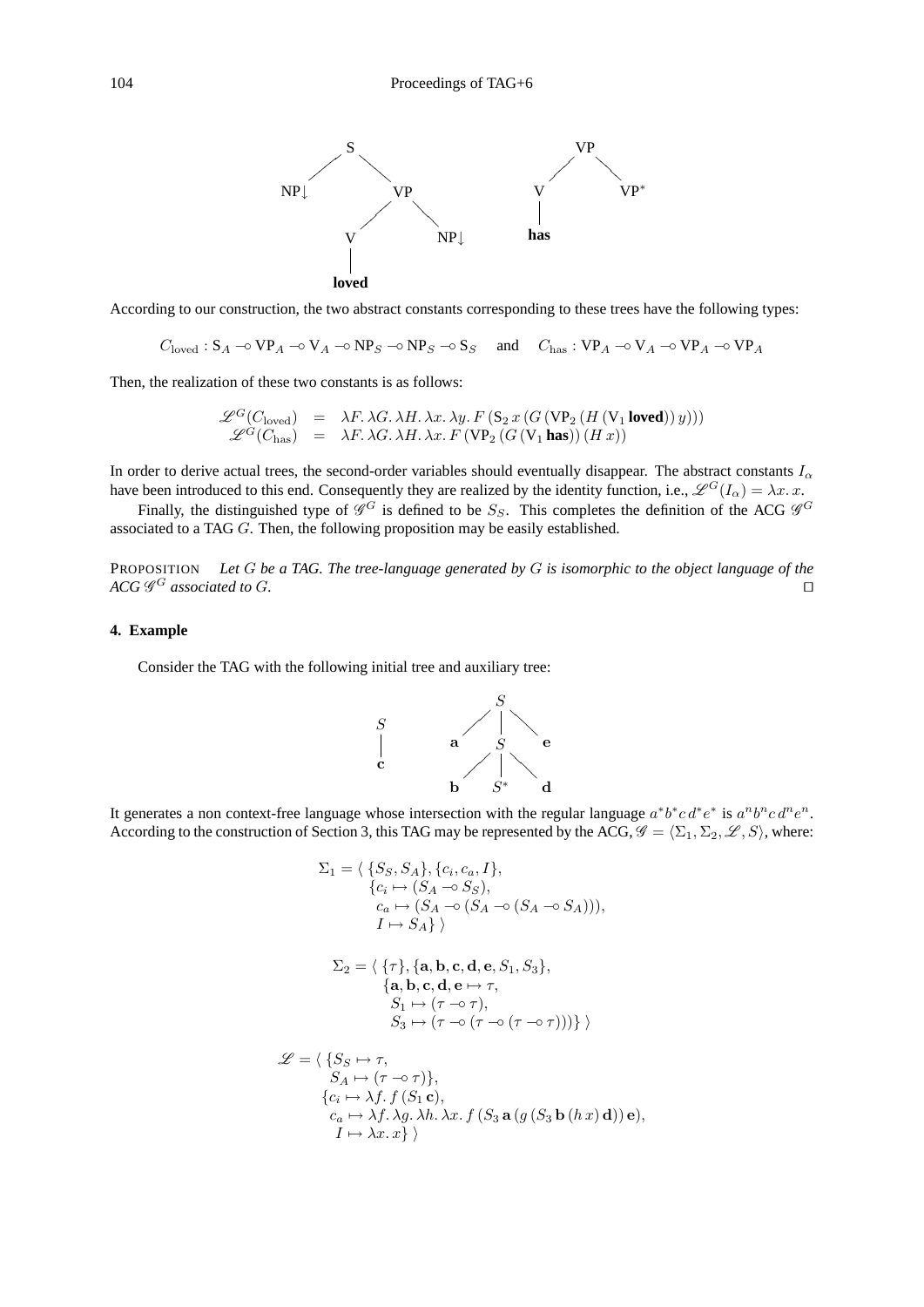#### **5. Extracting the string languages**

There is a canonical way of representing strings as linear  $\lambda$ -terms. It consists of encoding a string of symbols as a composition of functions. Consider an arbitrary atomic type  $\sigma$ , and define the type '*string*' to be ( $\sigma \to \sigma$ ). Then, a string such as 'abbac' may be represented by the linear  $\lambda$ -term:

$$
\lambda x. a (b (b (a (c x))))
$$

where the atomic strings 'a', 'b', and 'c' are declared to be constants of type ( $\sigma \to \sigma$ ). In this setting, the empty word is represented by the identity function:

$$
\epsilon \triangleq \lambda x. x
$$

and concatenation is defined to be functional composition:

$$
\alpha + \beta \triangleq \lambda \alpha. \lambda \beta. \lambda x. \alpha (\beta x),
$$

which is indeed an associative operator that admits the identity function as a unit.

This allows a second ACG,  $\mathscr{G}'^G$ , to be defined. Its abstract vocabulary is the object vocabulary  $\Sigma_2^G$  of  $\mathscr{G}^G$ . Its object vocabulary allows string of terminal symbols to be represented. Its lexicon interprets each constant of type  $\tau$  as an atomic string, and each constant  $\alpha_i$  as a concatenation operator. This second ACG,  $\mathscr{G}'^G$ , extracts the yields of the trees. Then, by composing  $\mathscr{G}^G$  with  $\mathscr{G}'^G$ , one obtains an ACG which generates the same string-language as G.

Let us continue the example of Section 4. The second ACG,  $\mathscr{G}' = \langle \Sigma'_1, \Sigma'_2, \mathscr{L}', S' \rangle$ , is defined as follows:

$$
\Sigma'_{1} = \Sigma_{2}
$$
\n
$$
\Sigma'_{2} = \langle \{\sigma\}, \{a, b, c, d, e\},
$$
\n
$$
\{a, b, c, d, e \mapsto (\sigma \to \sigma)\} \rangle
$$
\n
$$
\mathscr{L}' = \langle \{\tau \mapsto (\sigma \to \sigma)\},
$$
\n
$$
\{\mathbf{a} \mapsto \lambda x. a x,
$$
\n
$$
\mathbf{b} \mapsto \lambda x. b x,
$$
\n
$$
\mathbf{c} \mapsto \lambda x. c x,
$$
\n
$$
\mathbf{d} \mapsto \lambda x. d x,
$$
\n
$$
\mathbf{e} \mapsto \lambda x. e x,
$$
\n
$$
S_{1} \mapsto \lambda f. \lambda x. f x,
$$
\n
$$
S_{3} \mapsto \lambda f. \lambda g. \lambda h. f (g (h x))\}\rangle
$$

## **6. Expressing Adjoining constraints**

Adjunction, which is enabled by second-order variables at the object level, is explicitly controlled at the abstract level by means of types. This typing discipline may be easily refined in order to express adjoining constraints such as selective, null, or obligatory adjunction.

Consider again the TAG given in Section 4. By adding the following null adjunction constraints on its auxiliary tree:



one obtains a grammar that generates exactly the non context-free language  $a^n b^n c d^n e^n$ . These constraints may be expressed in a simple and natural way. It suffices to exclude the constrained nodes from the arguments of the  $\lambda$ -term corresponding to the auxiliary tree. This gives the following modified ACG:

$$
\Sigma_1 = \langle \{S_S, S_A\}, \{c_i, c_a, I\}, \n\{c_i \mapsto (S_A \multimap S_S), \n c_a \mapsto (S_A \multimap S_A), \nI \mapsto S_A \} \rangle
$$